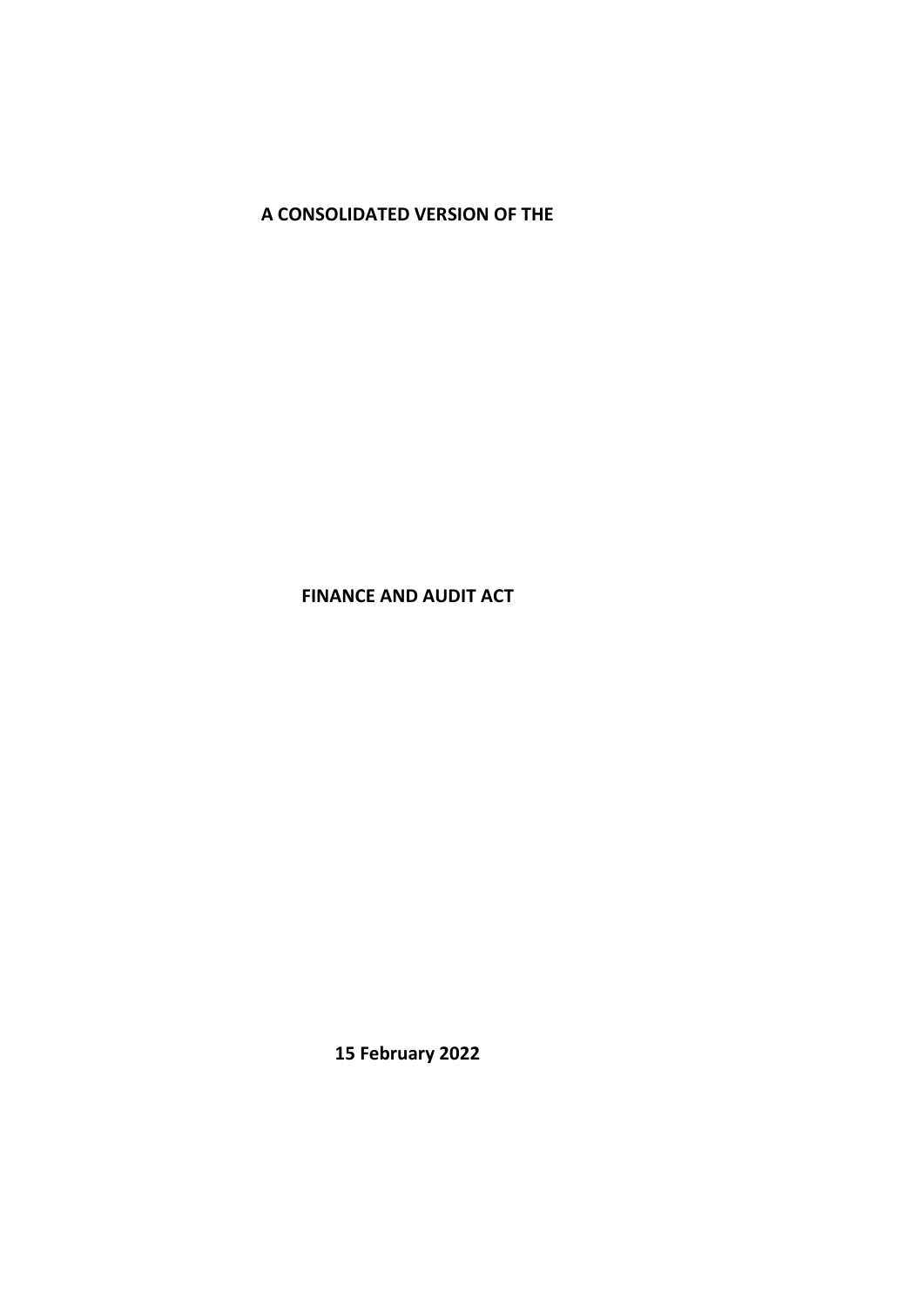# **FINANCE AND AUDIT ACT**

## Act 38 of 1973 – 1 July 1973

**Amended GN 222/11; 9/11; GN 17/12 (cio 1/1/12); GN 174/13 (cio …); GN 289/13 (cio 1/1/13); GN 152/14 (cio 1/8/14); 1/15 [cio 1/1/15; 1/1/16 (s. 10(b)(i), 17(2)(c), (e), (f), (g)(i) and (ii) and (j), (3)(a), (c), (d) and (g), (4)(a) and (b) in so far as it relates to section 4B of the Statutory Bodies (Accounts and Audit) Act); 1/7/17 – s. 7, 10(b)(ii) and 17(2)(i), (3)(e) and (4)(b) in so far as it relates to section 4A of the Statutory Bodies (Accounts and Audit) Act]; 18/16 (cio 7/9/16); GN 219/16 (cio 1/10/16); 10/17 (cio 24/7/17); GN 169/17 (cio 30/6/17); GN 167/18 (cio 2/6/17); GN 177/18 (cio 15/12/18); GN 187/17 (cio 14/9/17); 11/18 (cio 1/7/18); GN 118/19 (cio 30/11/17); GN 70/2020 (cio 24/3/2020); GN 85/2020 (cio 28/4/2020); 1/20 (cio 23/3/2020); GN 162/2020 (cio 4/6/2020); GN 318/2020 (cio 30/12/2020); GN 244/21(cio 1/7/18); 15/2021 (cio 5/8/2021); GN 290/2021;**

## ARRANGEMENT OF SECTIONS

## **PART I – PRELIMINARY**

- 1. Short title
- 2. Interpretation
- 2A. Financial year

## **PART II – FINANCE**

- 3. Consolidated Fund
- 3A. Carry-over of capital expenditure
- 4. Vote on account
- 4A. —
- 4B Report on performance
- 5. Provision for contingencies
- 6. Other advances from Consolidated Fund
- $7<sub>l</sub>$
- 8. Deposits
- 9. Special Funds

 $10. - 14A. -$ 

## **PART III – AUDIT AND ACCOUNTS**

15. Powers of auditors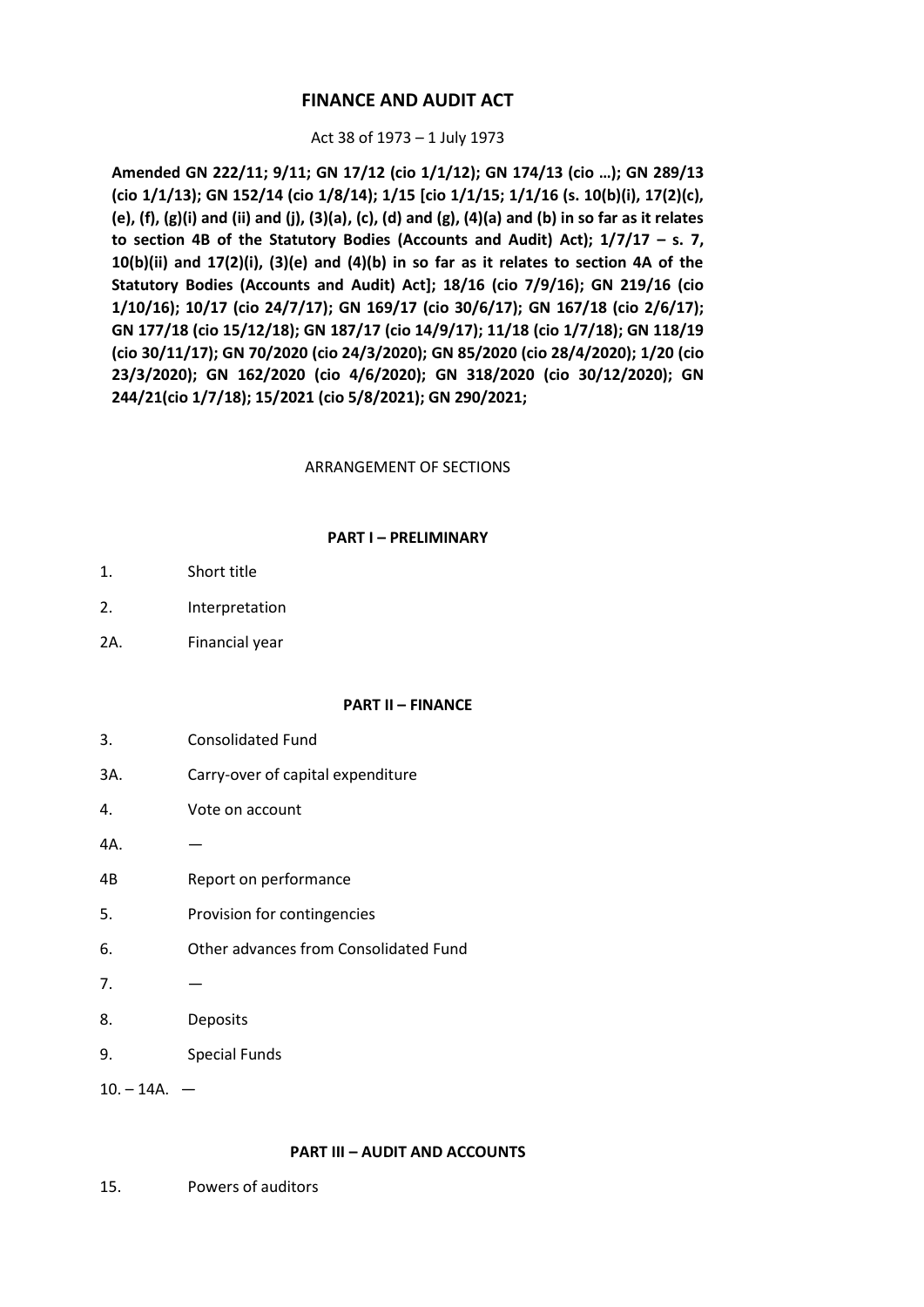- 16. Duties of Director of Audit
- 17. Powers of Director of Audit
- 17A. Protection from liability
- 18. Losses and irregularities
- 19. Annual statements
- 20. Annual certificates and reports

#### **PART IV – MISCELLANEOUS**

- 20A. Financial activities
- 21. Designation of officers
- 22. Financial instructions
- 22A. Capital Project Process Manual
- 22B. Non-compliance with instructions
- 23. Delegation of powers
- 23A. Transitional provisions
- 24. Regulations
- 25. Transitional provisions

SCHEDULE

# **FINANCE AND AUDIT ACT**

EDITORIAL NOTE: The word "Assembly" has been deleted and replaced by the words "National Assembly", wherever it appears, by. s. 75 (a) of Act 39 of 2001 w.e.f. 30 September 2002.

## **PART I – PRELIMINARY**

## **1. Short title**

This Act may be cited as the Finance and Audit Act.

#### **2. Interpretation**

In this Act—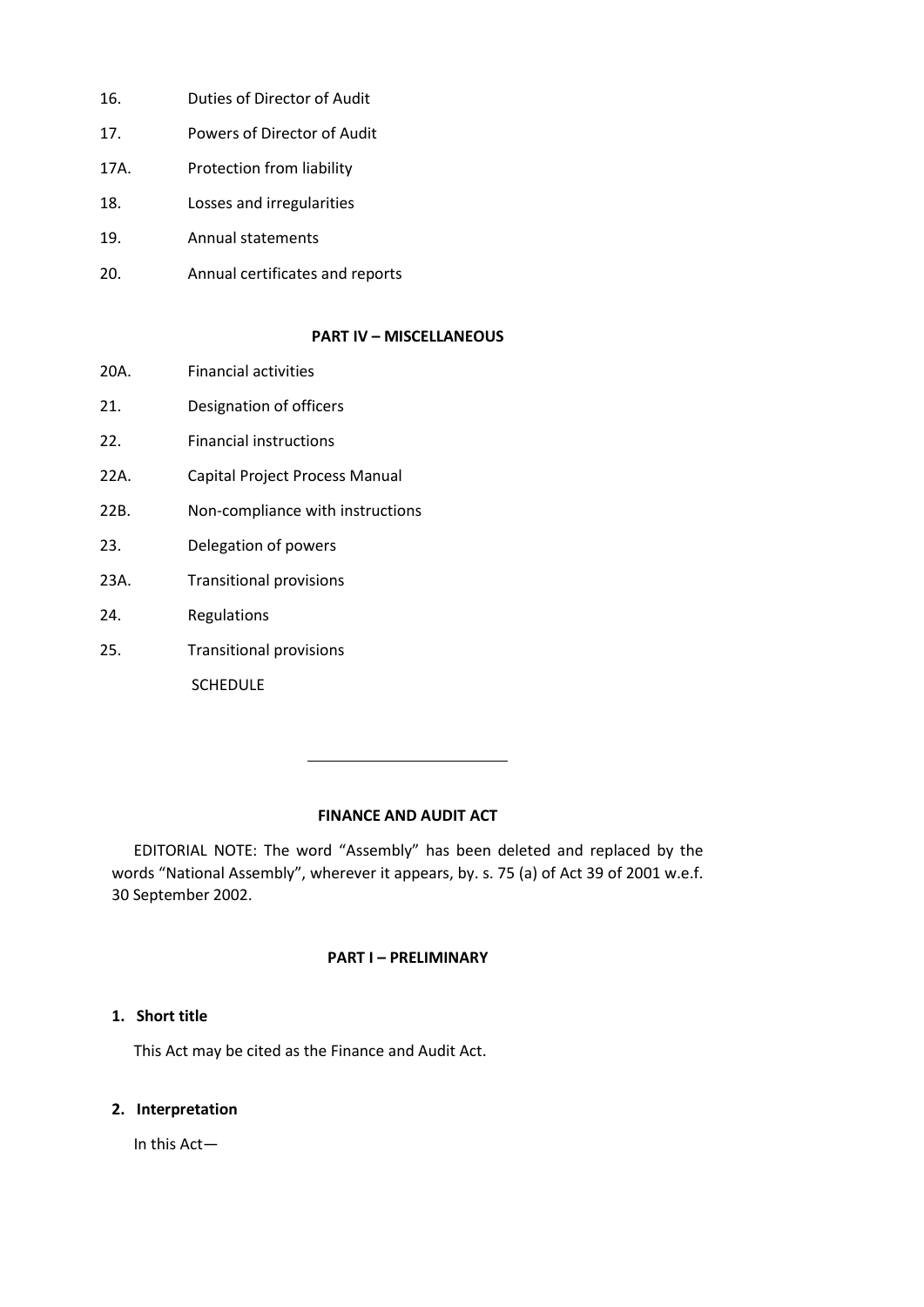"appropriate Minister", in relation to a Ministry, Government department or statutory body, means the Minister to whom responsibility for the Ministry, Government department or statutory body, as the case may be, is assigned;

"bank" means the Bank of Mauritius, the Development Bank of Mauritius and any bank licensed under the Banking Act;

"capital project" means an intervention relating to acquisition or preservation, or to both acquisition and preservation of non-financial assets for meeting defined objectives and consisting of a set of interrelated activities to be carried out within a specified budget and a time-schedule;

[Inserted 1/15 (cio 1/1/15).]

"centralised services of Government" means the services referred to in the Schedule to the appropriation law in respect of any fiscal year;

[Inserted 1/15 (cio 1/1/15); 18/16 (cio 7/9/16).]

"Commissioner" means the Commissioner responsible for the subject of finance under the Rodrigues Regional Assembly Act;

"department" means –

(a) any Government department, and the body in the Schedule to the appropriation law in respect of any fiscal year;

[Amended 18/16 (cio 7/9/16).]

(b) in respect of centralised services of Government, the Ministry responsible for the subject of finance;

[Inserted 1/15 (cio 1/1/15).]

"estimates" –

- (a) means the annual estimates of revenue and expenditure, both recurrent and capital, in respect of the services of the Government, prepared on a 3-fiscal year rolling basis, the estimates for the first year of every such period of 3 fiscal years requiring approval by the National Assembly; and
- (b) includes any supplementary estimates so approved;

[Inserted 1/15 (cio 1/1/15).]

"financial instructions" means instructions issued under section 22;

"fiscal year" has the same meaning as "financial year" in section 111 of the Constitution;

"General Orders" means instructions, including instructions in the form of the Personnel Management Manual issued under the authority of Government for, inter alia, the conduct and discipline of public officers;

"head of expenditure" –

(a) means the vote of expenditure contained in the estimates for a fiscal year in respect of a department; and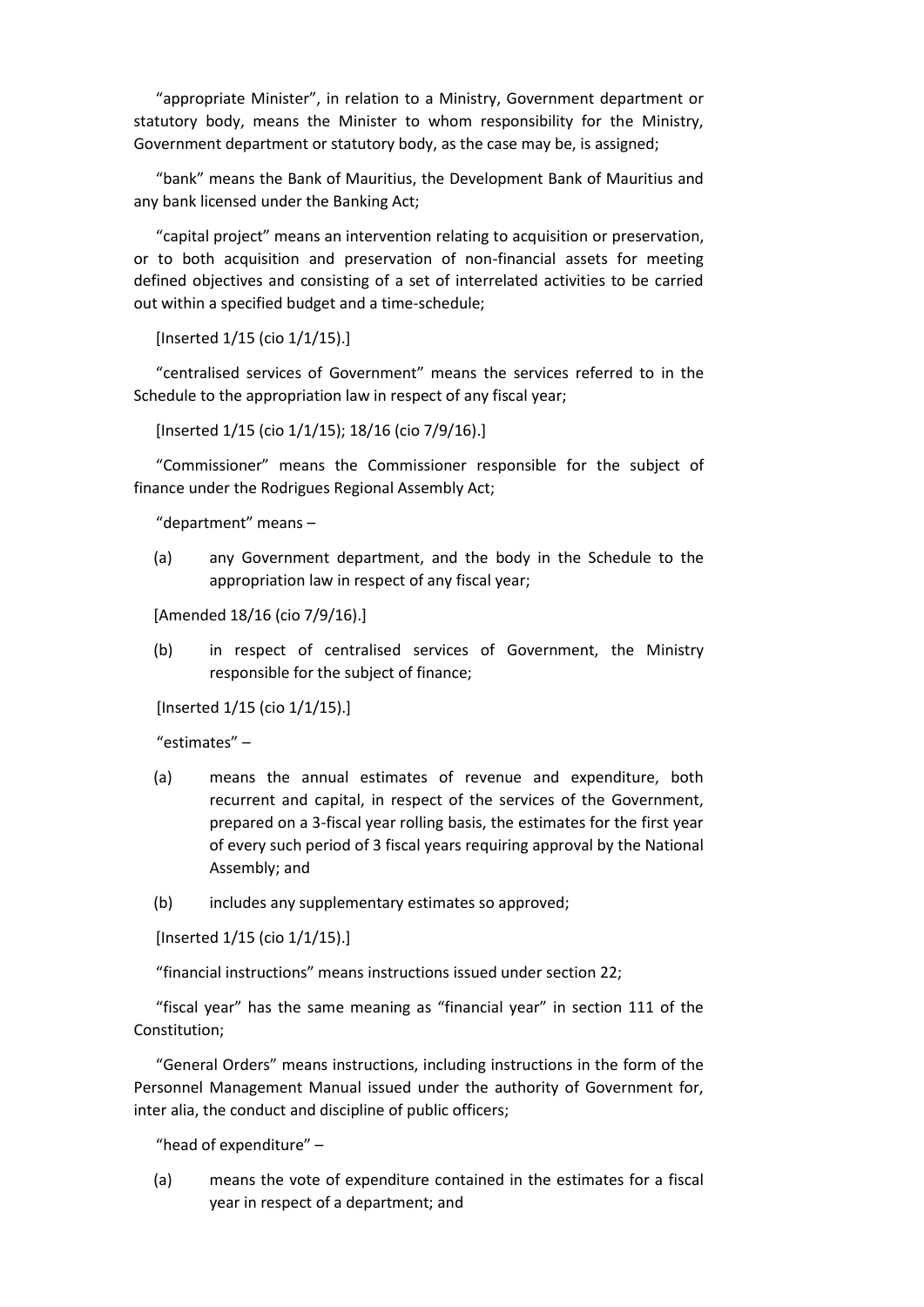(b) includes the vote of expenditure in respect of centralised services of Government in respect of all departments;

[Inserted 1/15 (cio 1/1/15).]

"Minister" means the Minister to whom responsibility for the subject of finance is assigned;

"public money" includes—

- (a) the public revenues of Government; and
- (b) any money or funds held in his official capacity, whether temporarily or otherwise, by a public officer, either alone or jointly with any person;

"public sector" has the same meaning as in the Public Debt Management Act;

[Inserted 10/17 (cio 24/7/17).]

"Regional Assembly" means the Rodrigues Regional Assembly established under section 75A of the Constitution;

"revenue" means any cess, toll, tax, rate, duty, fee, fine, penalty, forfeiture, proceeds of sale, loan, grant or other receipt and due of Government arising from whatever source, and over which Parliament has the power of appropriation;

"Rodrigues Capital Fund" means the Rodrigues Capital Fund established under section 75D of the Constitution;

"Rodrigues Consolidated Fund" means the Rodrigues Consolidated Fund established under section 75D of the Constitution;

"Special Fund" means a fund specified in the Schedule;

[Amended 1/15 (cio 1/1/15); 18/16 (cio 7/9/16).]

[S. 2 amended by s. 23 (2) of Act 48 of 1991 w.e.f. 12 March 1992; s. 75 (b) of Act 39 of 2001 w.e.f. 30 September 2002; s. 13 (a) of Act 17 of 2007 w.e.f. 1 July 2007; s. 3 of Act 4 of 2008 w.e.f 1 July 2008; s. 5 (a) of Act 1 of 2009 w.e.f. 1 July 2008; s. 3 of Act 1 of 2015 w.e.f. 1 March 2015; s. 19 of Act 18 of 2016 w.e.f. 7 September 2016; s. 17 of Act 10 of 2017 w.e.f. 24 July 2017.]

#### **2A. Financial year**

For the purposes of section 111 of the Constitution, "financial year" means the period of 12 months ending on 30 June in every year.

[S. 2A inserted by s. 5 (b) of Act 1 of 2009 w.e.f. 1 July 2009; amended by s. 4 of Act 1 of 2015 w.e.f. 1 January 2015.]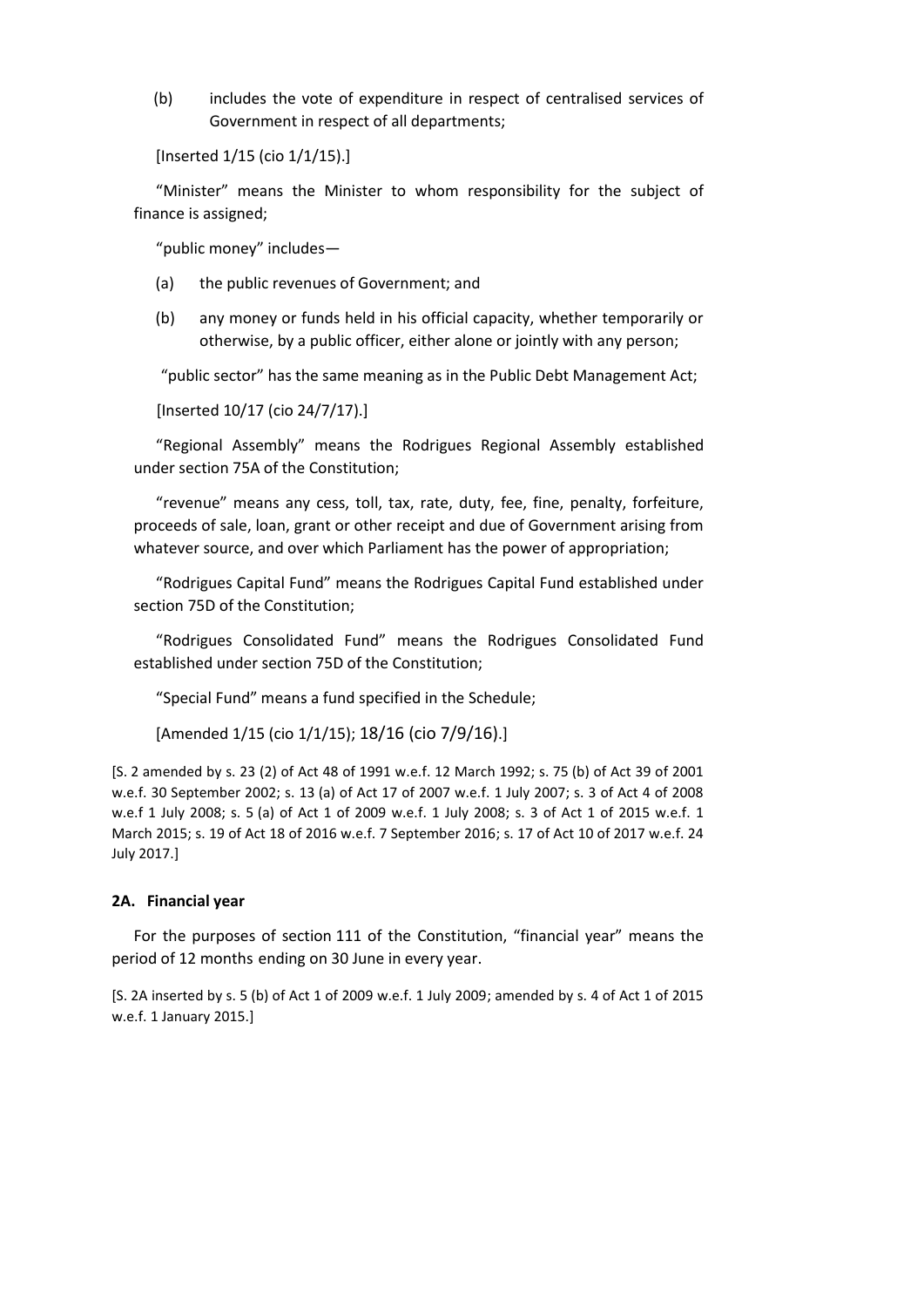#### **PART II – FINANCE**

### **3. Consolidated Fund**

(1) The Consolidated Fund established by section 103 of the Constitution shall consist of—

- (a) any money standing to the credit of the Consolidated Fund;
- (b) all revenue of Government;
- (c) any other money properly accruing to the Consolidated Fund under any enactment,

but shall not include any deposit specified in section 8 or any money properly accruing to a Special Fund.

(2) No money shall be withdrawn from the Consolidated Fund except on the authority of a warrant under the Minister's hand, and no such warrant shall be issued unless the expenditure to which it relates—

- (a) has been authorised by an Appropriation Act in respect of the fiscal year during which the withdrawal is to take place; or
- (b) is authorised by this Act or by any other enactment directly charging it on the Consolidated Fund.

(3) Any money standing to the credit of the Consolidated Fund shall, except for day today cash requirements or for investments made under subsection (4), be kept in a bank as the Minister may approve.

(4) (a) The Minister may authorise the investment of any money standing to the credit of the Consolidated Fund with a bank, financial institution, fund, or in such securities, as may be approved by the Minister.

(b) Any money invested under this subsection and any interest received from such investment shall form part of the Consolidated Fund.

[S. 3 amended s. 23 (2) of by Act 48 of 1991 w.e.f. 12 March 1992; s. 13 (a) of Act 13 of 1996 w.e.f. 1 June 1996; s. 13 (b) of Act 17 of 2007 w.e.f. 1 July 2007; s. 4 of Act 4 of 2008 w.e.f. 1 July 2008.]

#### **3A. Carry-over of capital expenditure**

Where an amount has been appropriated by the National Assembly for the purpose included in an item of capital expenditure for a fiscal year and the amount earmarked for a project has not already been fully incurred or reallocated to any other item of capital expenditure at the end of that fiscal year, the balance of the provision earmarked for that project may be carried over to a period not exceeding 3 months in the following fiscal year without the necessity for further appropriation by the National Assembly but shall be subject to such limitations and conditions as may be specified in financial instructions issued under section 22.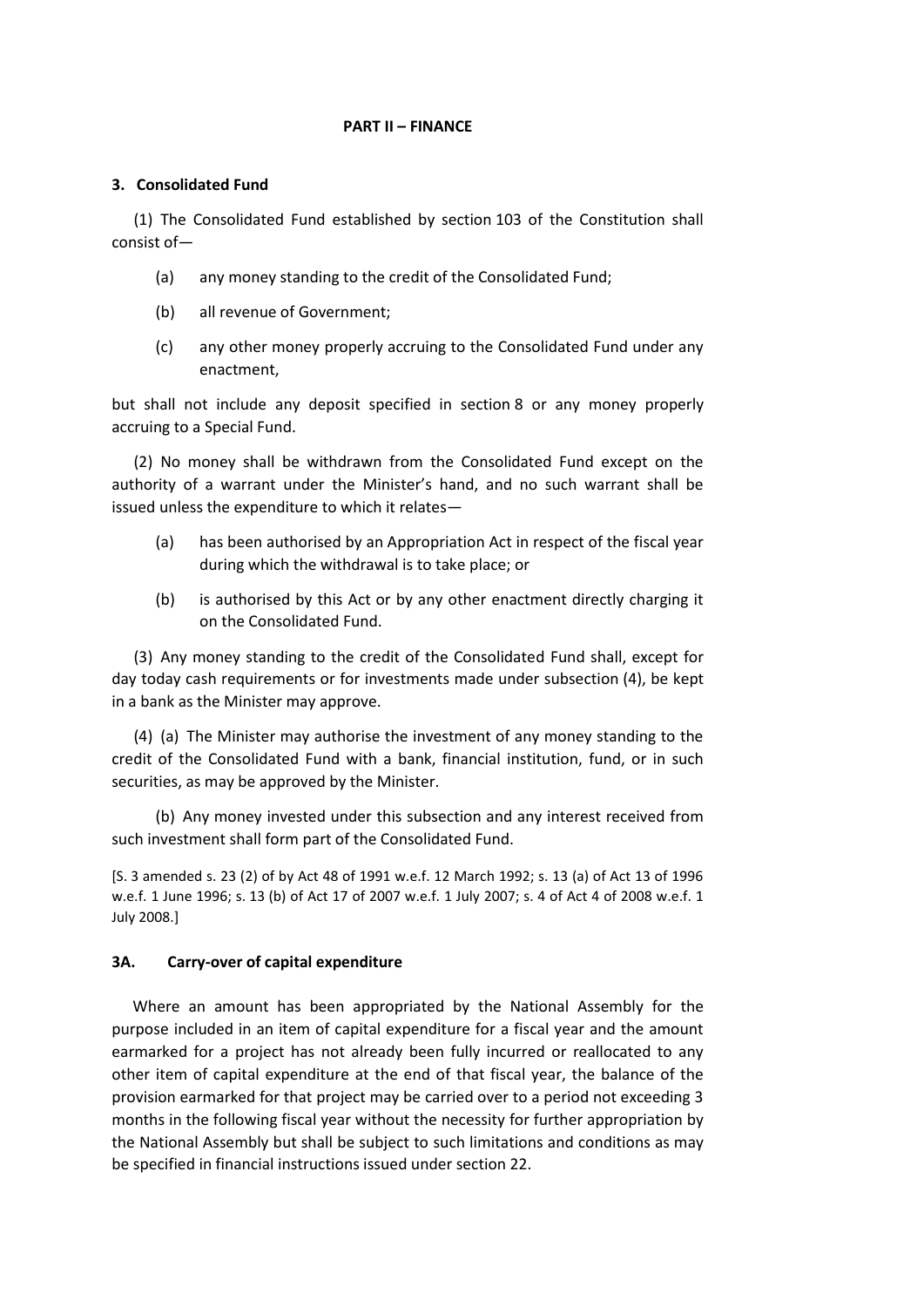[S. 3A inserted by s. 5 of Act 1 of 2015 w.e.f. 1 January 2015.]

# **4. Vote on account**

(1) (a) Subject to paragraph (b), the Minister may, by warrant under his hand, issue from the Consolidated Fund such sums as may be necessary to meet, during any period not exceeding 6 months between the end of a fiscal year and the enactment of the Appropriation Act in respect of the next fiscal year, the estimates of expenditure for which corresponding provision had been made in the previous fiscal year.

[Amended 1/15 (cio 1/1/15).]

(b) Any expenditure incurred under this subsection shall not exceed one half of the amount provided for in the corresponding provision of the estimates in the previous fiscal year.

[Amended 1/15 (cio 1/1/15).]

(2) Any sum issued under subsection (1) shall be deemed to have been issued in anticipation of approval being given by Parliament, by an Act authorising the appropriation for the fiscal year in which the sum was issued, and on the coming into operation of the Appropriation Act, the warrant shall cease to have effect and any issue made under it shall be deemed to have been made under the Appropriation Act and shall be accounted for accordingly.

[S. 4 amended by s. 5 of Act 4 of 2008 w.e.f. 1 July 2008; ; s. 6 of Act 1 of 2015 w.e.f. 1 January 2015.]

# **4A.** —

[S. 4A inserted by s. 6 of Act 4 of 2008 w.e.f. 1 July 2008; S. 4A repealed by s.25 of Act 5 of 2021 w.e.f. 5 August 2021.]

## **4B. Report on performance**

(1) Every department shall, not later than 31 October in every year, submit to the Minister, a report on its performance in respect of the previous fiscal year and on its strategic direction in respect of the following 3 fiscal years.

[Amended 11/18 (cio 1/7/18).]

(2) A report under subsection (1) shall contain a statement showing an implementation plan for remedial action and for preventing the recurrence of the shortcomings, including wastage of public funds referred to in the report of the Director of Audit.

[Added 11/18 (cio 1/7/18).]

[S. 4B inserted by s. 7 of Act 1 of 2015 w.e.f. 1 July 2017; s. 25 of Act 11 of 2018 w.e.f. 1 July 2018.]

## **5. Provision for contingencies**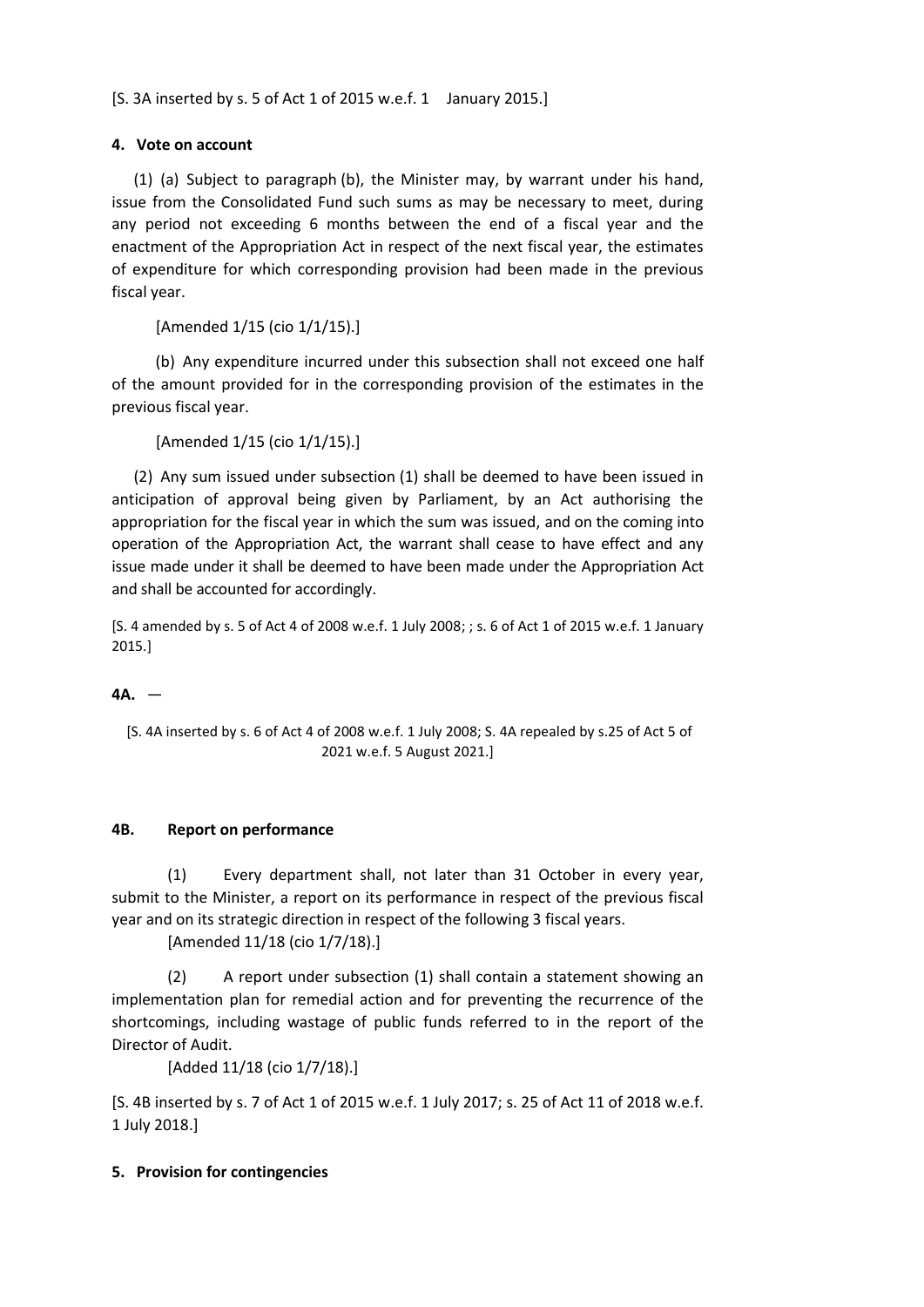(1) There shall be in the estimates of expenditure, in every fiscal year, a provision for contingencies to meet urgent and unforeseen expenditure in accordance with subsection (2).

(2) Where the Minister is of opinion that it is necessary to incur expenditure—

- (a) on any service—
	- (i) which, being a new service, is not provided for in the estimates of expenditure; or
	- (ii) which will result in an excess of the sum provided for that service in the estimates of expenditure,

and the expenditure cannot, without injury to the public service, be postponed; or

(b) in case of natural disasters or other emergencies requiring exceptional expenditure,

he may, by warrant under his hand, authorise from the provision under subsection (1), the payment of the expenditure.

(3) Subject to subsection (4), the provision under subsection (1) shall not, in a fiscal year, exceed 3 per cent of the total estimates of expenditure excluding estimates in respect of capital projects for that fiscal year.

### [Amended 1/15 (cio 1/1/15).]

(4) The percentage referred to in subsection (3) shall, in each fiscal year, be reduced so that, in the fiscal year ending 31 December 2012, the percentage shall not exceed 2 per cent, and that percentage shall remain the ceiling for every subsequent fiscal year.

(5) Where in any fiscal year, expenditure is required to be incurred in excess of the provision under subsection (1), the expenditure shall, unless determined by the Minister to be incurred for the purposes of subsection (2)(b), be earmarked to be incurred in the following fiscal year.

#### [Amended 1/15 (cio 1/1/15).]

(6) Where, in a fiscal year, there is an increase in the percentage pursuant to subsection (5), the Minister shall present a plan to the Cabinet describing how, within the 2 fiscal years immediately following that fiscal year, the average annual percentage of the provisions for contingencies to the estimates of expenditure shall be restored to the percentage referred to in subsection (4).

[S. 5 repealed and replaced by s. 7 of Act 4 of 2008 w.e.f. 1 July 2008; amended by s. 8 of Act 1 of 2015 w.e.f. 1 January 2015.]

#### **6. Other advances from Consolidated Fund**

(1) Subject to this section, the Minister may, by warrant under his hand, authorise the issue of an advance from the Consolidated Fund or from a deposit specified in section 8—

(a) on behalf of, and recoverable from, the Government of any other State;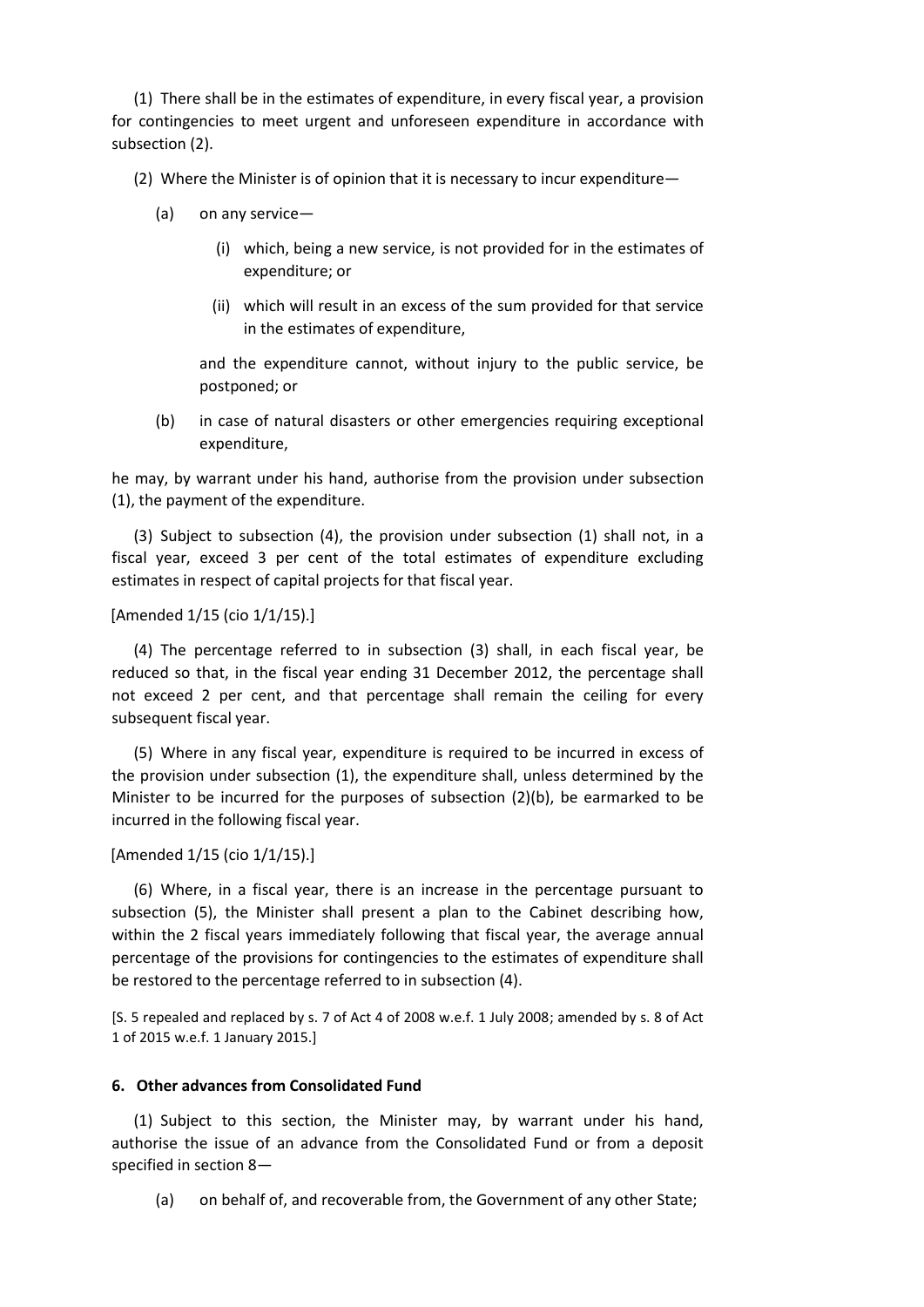- (b) to or on account of a Special Fund;
- (c) to a public officer or an employee of a statutory body, for the purposes and under the conditions specified in financial instructions or General Orders;

[Amended 18/16 (cio 7/9/16).]

- (d) to or on behalf of any other person, where the advance is required in the public interest; and
- (e) for the purpose of expenditure authorised by any enactment which regulates the raising of loans by or on behalf of Government in anticipation of the raising all or any part of the loan.

(2) An advance to or on account of a Special Fund, other than an advance issued under subsection (1) (e), shall be recoverable within a period not exceeding 12 months after the close of the fiscal year in which it was made.

(3) Advances issued under subsection (1) (b) and (d) shall not, after deduction of any repayment, in the aggregate exceed 15,000 million rupees at any time.

[Amended 1/15 (cio 1/1/15); 1/20 (cio 23/3/2020).]

(4) Advances issued under subsection (1) (e) shall not in the aggregate exceed such amount as the Minister may authorise.

[S. 6 amended by Act 68 of 1985; Act 3 of 1991; Act 13 of 1996; Act 18 of 1999; s. 8 of Act 4 of 2008 w.e.f. 1 July 2008; ; s. 9 of Act 1 of 2015 w.e.f. 1 January 2015; s. 17 of Act 1 of 2020 w.e.f. 23 March 2020.]

 $7. -$ 

#### **8. Deposits**

(1) Any deposit being money, other than money raised or received for the public purposes of Mauritius or money which accrues to a Special Fund, which may be deposited with the Accountant-General or with any other public officer authorised to receive the deposit by the Accountant-General by financial instructions or by General Orders, shall not form part of the Consolidated Fund and shall not, except as provided in subsections (2), (3) and (4), be applied in any way for the public purposes of Mauritius.

(2) Every deposit—

- (a) shall be held by the Accountant-General; and
- (b) (i) may, with the Minister's approval, be invested in the manner specified in section 3 (4) (a); or
	- (ii) may be used to finance advances in the manner specified in section 6.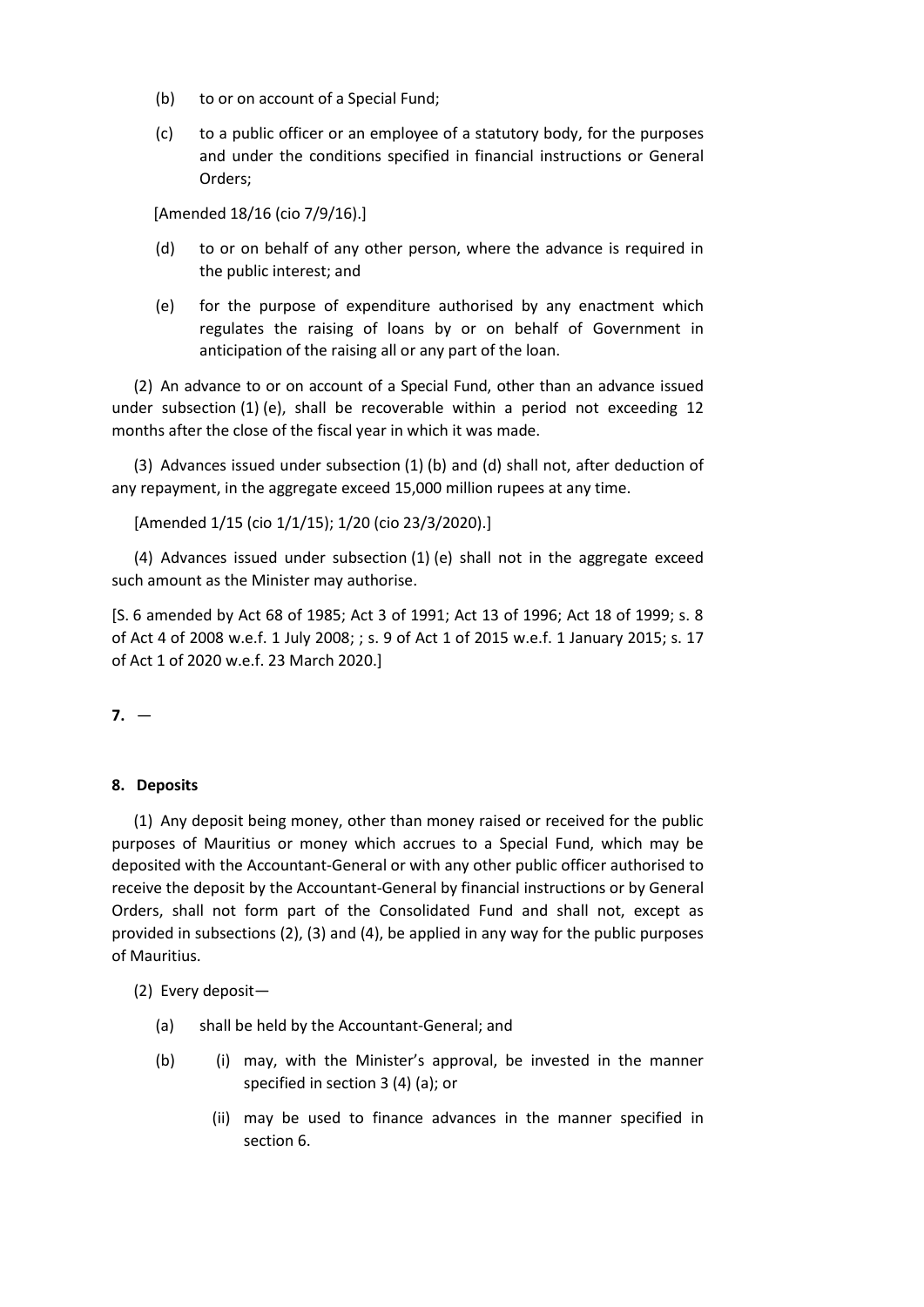(3) Any interest or dividend received in respect of a deposit shall, as soon as possible thereafter and unless the Minister otherwise directs, be credited to the Consolidated Fund.

(4) Subject to this section, the Accountant-General may administer a deposit in such manner as he may determine and may, in any appropriate case, refund a deposit or any part of it to any person entitled to it.

(5) (a) A deposit which is unclaimed for 5 years shall, subject to any other enactment, cease to be a deposit and accrue to the Consolidated Fund.

(b) The Minister may, by warrant under his hand, refund a deposit or any part to a person who subsequently satisfies him that he is entitled to it.

[S. 8 amended by s. 13 (c) of Act 17 of 2007 w.e.f. 1 July 2007; s. 9 of Act 4 of 2008 w.e.f. 1 July 2008.]

#### **9. Special Funds**

(1) No proposal for the creation of a new Special Fund shall be made save in exceptional circumstances and with the prior approval of the Minister.

(1A) Every Special Fund shall, if it is so provided, be administered in the manner specified in the enactment or the instrument creating it.

(2) (a) Where there is no such provision in the enactment or instrument creating a Special Fund, the Minister may provide for its administration.

(b) Except where such provision is contained in an enactment, the Minister may, if in his opinion further and better provision should be made for the administration of a Special Fund, provide for the better administration of the Fund.

(3) (a) Subject to this section and to any other enactment, money standing to the credit of a Special Fund may, with the Minister's approval, be invested with a bank, financial institution, fund, or in such securities, as may be approved by the Minister.

(b) Any interest or dividend received in respect of a Special Fund shall accrue to the Fund.

[S. 9 amended by Act 48 of 1991; Act 13 of 1996; s. 10 of Act 4 of 2008 w.e.f. 1 July 2008.]

#### $10. -$

[S. 10 repealed by s. 11 of Act 4 of 2008 w.e.f. 1 July 2008.]

### **11.** – **14.** —

[Ss. 11 to 14 repealed by s. 13 (d) of Act 17 of 2007 w.e.f. 1 July 2007.]

#### **14A.** —

[S. 14A inserted by Act 15 of 1997; amended by Act 19 of 1999; repealed by s. 8 (a) of Act 23 of 2001 w.e.f. 1 July 2001.]

#### **PART III – AUDIT AND ACCOUNTS**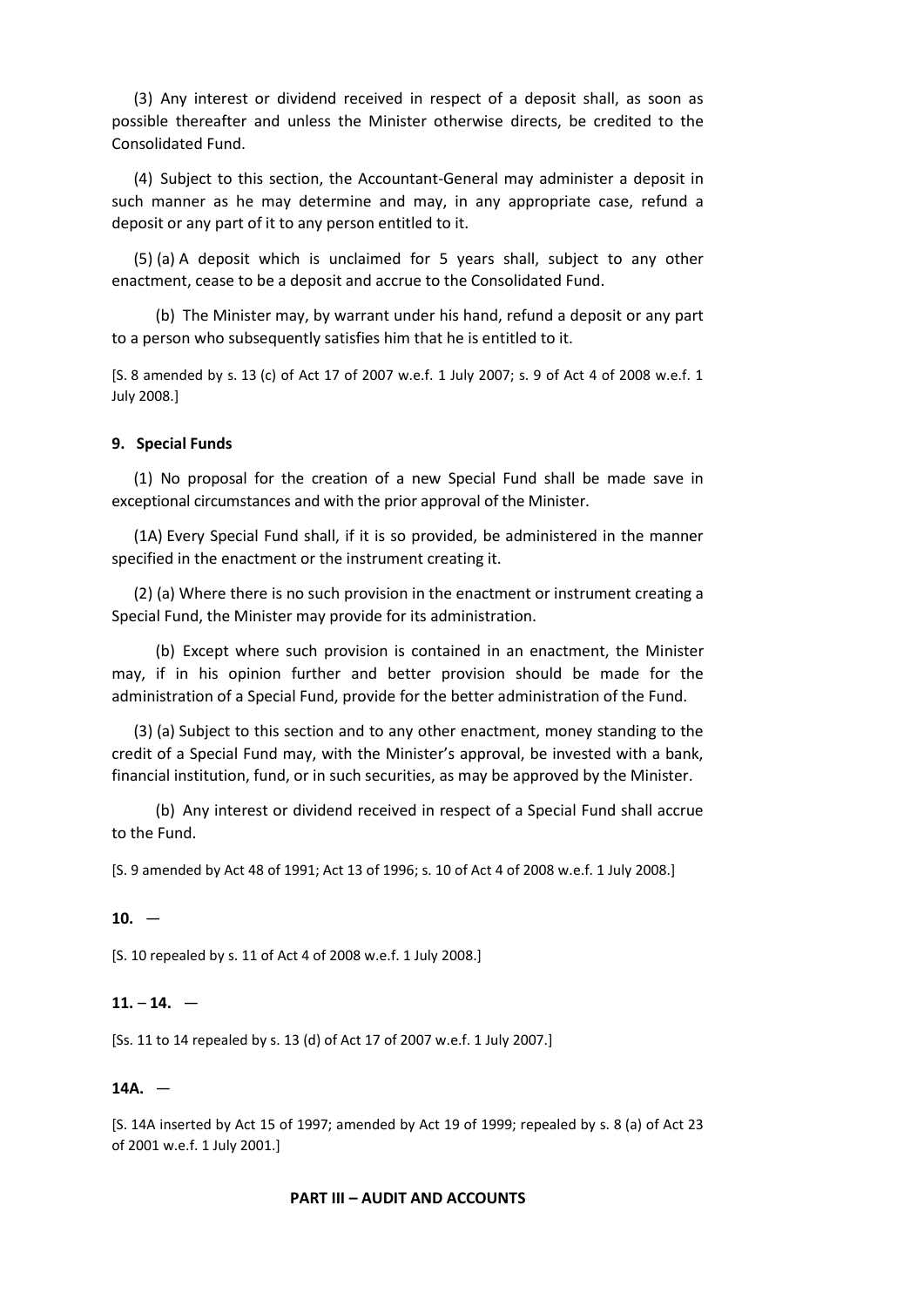## **15. Powers of auditors**

Anything which, under the authority of this Act or of any other enactment, may be done by the Director of Audit, other than the certifying of and reporting on accounts for the National Assembly, may be done by an officer of his staff authorised by him.

## **16. Duties of Director of Audit**

(1) The Director of Audit shall satisfy himself—

- (a) that all reasonable precautions have been and are taken to safeguard the collection of public money;
- (b) that all laws, directions or instructions relating to public money have been and are duly observed;
- (c) that all money appropriated or otherwise disbursed is applied to the purpose for which Parliament intended to provide and that the expenditure conforms to the authority which governs it; and
- (d) that adequate directions or instructions exist for the guidance of public officers entrusted with duties and functions connected with finance or storekeeping and that such directions or instructions have been and are duly observed;
- (e) that satisfactory management measures have been and are taken to ensure that resources are procured economically and utilised efficiently and effectively.

(1A) The Director of Audit shall carry out performance audit and report on the extent to which a Ministry, department or division is applying its resources and carrying out its operations economically, efficiently and effectively.

(2) The Director of Audit shall not be required to undertake any examination of accounts partaking of the nature of a pre-audit and involving acceptance by him of responsibility which would preclude him from full criticism of any accounting transactions after those transactions have been duly recorded.

[S. 16 amended by s. 8 (b) of Act 23 of 2001 w.e.f. 1 July 2001; s. 12 of Act 4 of 2008 w.e.f. 1 July 2008.]

## **17. Powers of Director of Audit**

(1) In the exercise of his duties under this Act, the Director of Audit may—

- (a) call upon any public officer for any explanations and information which he may require in order to enable him to discharge his duties; and
- (b) with the concurrence of the head of any Ministry or department, authorise an officer of that Ministry or department to conduct on his behalf any inquiry, examination or audit and such officer shall report thereon to the Director of Audit;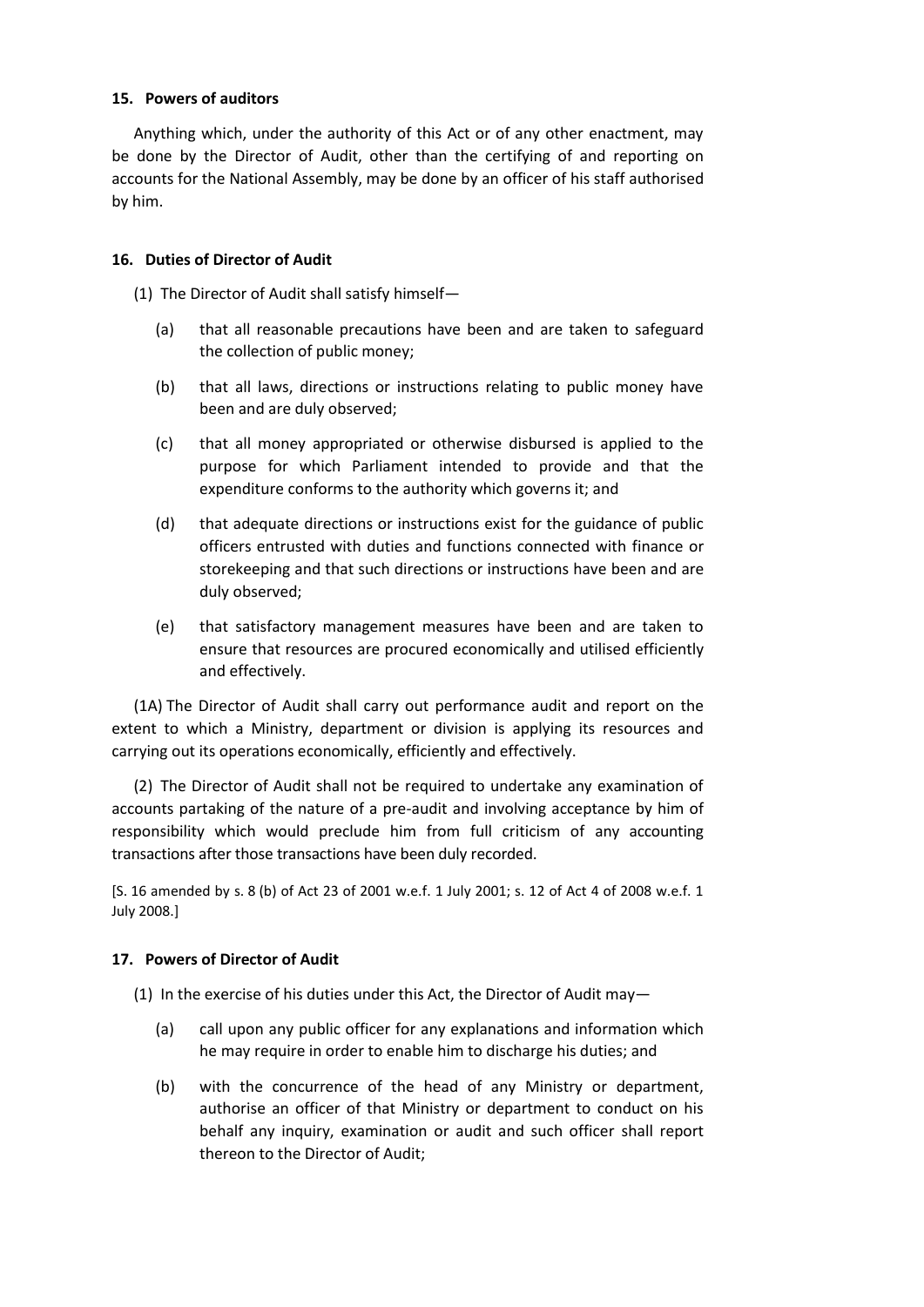- (c) without payment of any fee, cause searches to be made in, and extracts to be taken from, any document in the custody of any public officer;
- (d) lay before the Attorney-General a case in writing as to any question regarding the interpretation of any enactment concerning the powers of the Director of Audit or the discharge of his duties and the Attorney-General shall give a written opinion on such case.

(2) The Director of Audit may, if it appears to him to be desirable, send a special report on any matter incidental to his powers and duties under this Act to the Speaker of the National Assembly to be by him presented to the National Assembly.

(3) Where the Minister fails, within a reasonable time, to lay any report made under section 20 before the National Assembly, the Director of Audit shall send such report to the Speaker of the National Assembly to be by him presented to the National Assembly.

### **17A. Protection from liability**

(1) No action shall lie against the Office of the Director of Audit, the Director of Audit or any officer of his staff, in respect of any act done or omitted to be done by the Office of the Director of Audit and by the Director of Audit or any officer of his staff during or after his appointment, in the execution in good faith, of its or his functions under the Act.

(2) This section shall be in addition to and not in derogation from the Public Officers' Protection Act.

[S. 17A inserted by s. 13 of Act 4 of 2008 w.e.f. 1 July 2008.]

#### **18. Losses and irregularities**

Where it appears to the Director of Audit that a fraud, serious loss or serious irregularity has occurred in the receipt, custody or expenditure of public money or in the receipt, custody, issue, sale, transfer or delivery of any stamps, securities, stores or other Government property, or in the accounting of the same, he shall immediately bring the matter to the notice of the Financial Secretary who shall forthwith report such matter to the Minister.

#### **19. Annual statements**

(1) Subject to subsections (2) and (4), the Accountant-General shall, within 6 months of the close of every fiscal year, sign and submit to the Director of Audit statements presenting fairly the financial transactions and financial position of Government on the last day of such fiscal year.

[Amended 10/17 (cio 24/7/17).]

(2) Subject to subsection (5), the Minister may, by direction to the Accountant-General, extend the period within which the statements shall be presented, and any direction so given shall be sent forthwith to the Speaker of the National Assembly to be by him presented to the National Assembly.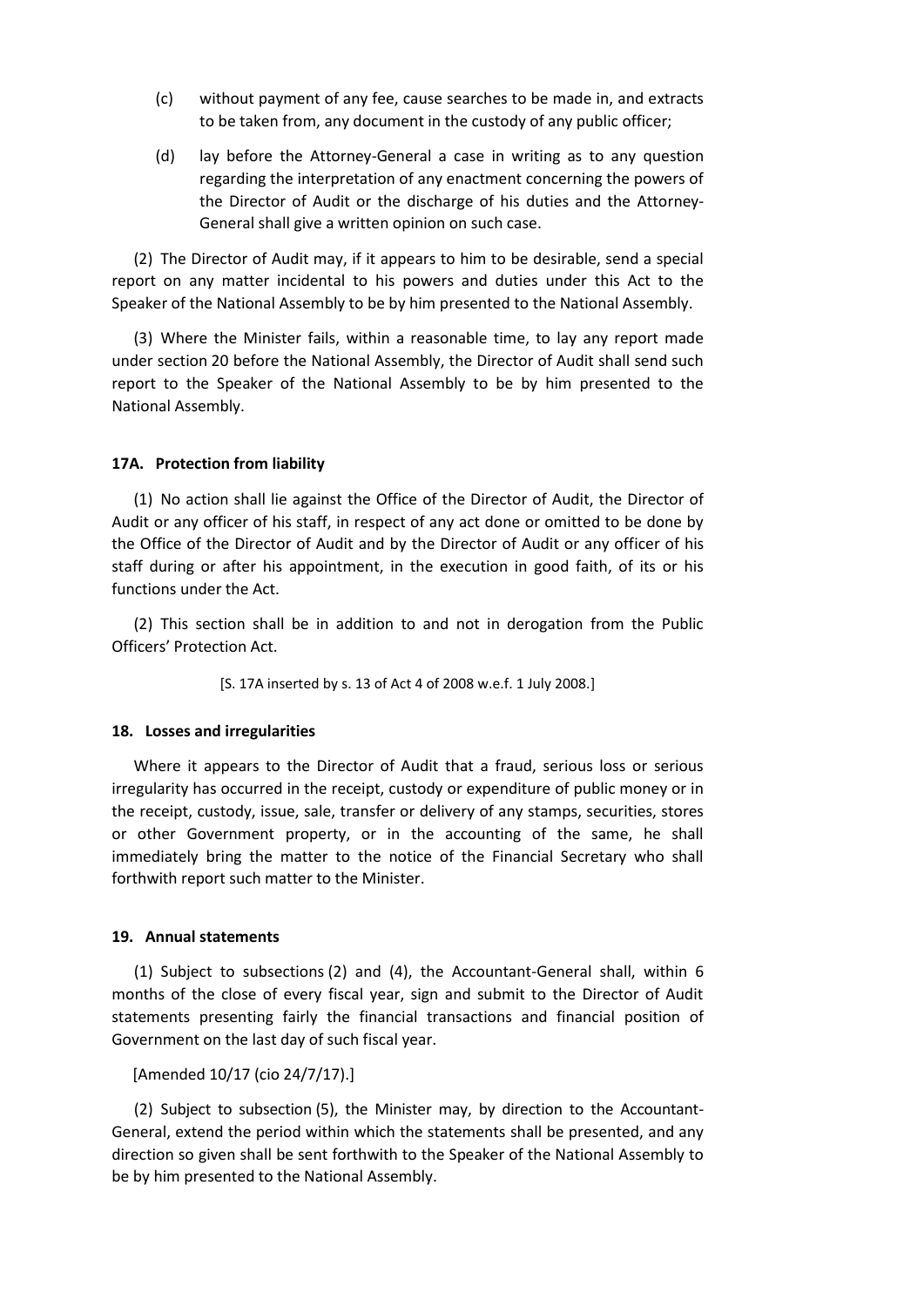- (3) The statements required under subsection (1) shall include—
	- (a) a statement of financial position, showing the assets and liabilities;

[Amended 10/17 (cio 24/7/17).]

(aa) a statement of financial performance, showing classification of expenses by function;

[Amended 10/17 (cio 24/7/17).]

- (ab) a statement of financial performance, specifying the nature of expenses; [Inserted 10/17 (cio 24/7/17).]
- (ac) a statement of changes in net assets or equity;

[Inserted 10/17 (cio 24/7/17).]

(ad) a statement of cash flow, specifying the receipts and payments;

[Inserted 10/17 (cio 24/7/17).]

(ae) a statement of comparison of budget estimates and actual amounts, showing classification of expenses by function;

[Inserted 10/17 (cio 24/7/17).]

(af) a statement of comparison of budget estimates and actual amounts, specifying the nature of the expenses;

[Inserted 10/17 (cio 24/7/17).]

(b) an abstract account of revenue and expenditure recurrent and capital, of the Consolidated Fund;

[Amended 1/15 (cio 1/1/15).]

- $(c)$
- (d) a detailed statement of revenue and a detailed statement of expenditure, recurrent and capital, of the Consolidated Fund;

[Amended 1/15 (cio 1/1/15).]

- (da) a progress report on achievements and performance;
- $(e)$  —
- (f) a statement of investments;
- (g) a detailed statement of advances;
- (h) a statement of the Special Funds deposited with the Accountant-General, indicating the assets by which such funds are represented;
- (i) a detailed statement of deposits;
- (j) a statement of public sector debt;
- (k) —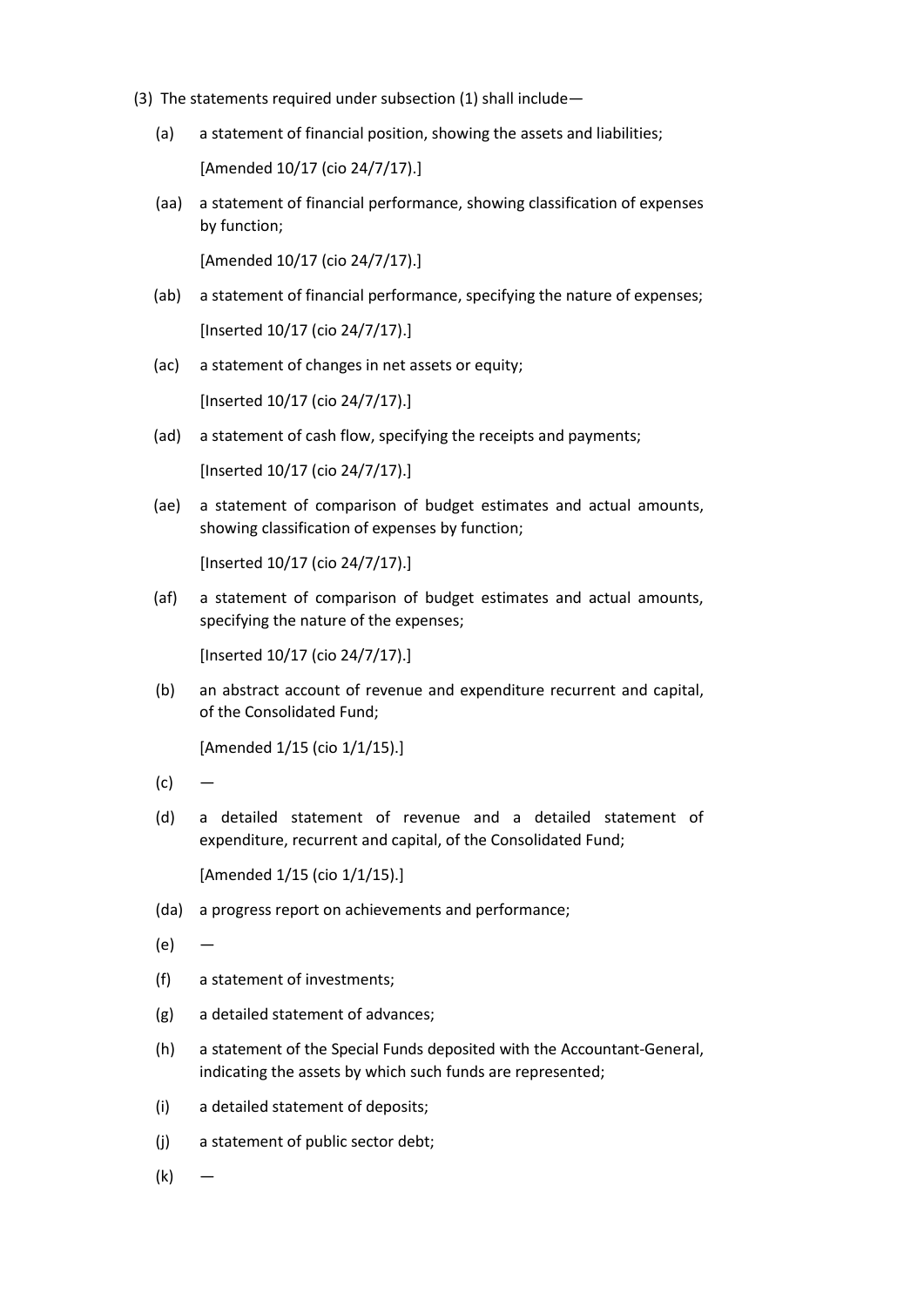- (l) a statement of contingent liabilities, including details of any loans, bank overdrafts or credit facilities guaranteed by the Government;
- (m) a statement of all outstanding loans financed from revenue;
- (n) a statement of arrears of revenue;
- (o) a statement of claims abandoned;
- (p) a statement of losses charged to expenditure;
- (q) a statement of stores losses;
- (r) a tabular summary of all unallocated stores showing opening and closing stocks;

 $(s) - (t) -$ 

(u) such other statements as the National Assembly may require.

(3A) (a) Subject to paragraph (b), the statements referred to in subsection (3)(a) to (af) shall, as far as possible, be prepared in compliance with the International Public Sector Accounting Standards (IPSAS) issued by IFAC.

(b) The statements shall, for the fiscal year 2022-2023 and onwards, be prepared in compliance with the International Public Sector Accounting Standards (IPSAS) issued by IFAC.

(c) In this subsection –

"IFAC" has the same meaning as in the Financial Reporting Act.

[Inserted 10/17 (cio 24/7/17).]

(4) Subject to subsection (5), the Commissioner shall, within 3 months of the close of every fiscal year, sign and submit to the Director of Audit statements showing fully the financial position of the Island of Rodrigues on the last day of such fiscal year.

(5) The Minister may, by direction to the Commissioner, extend the period within which the statements shall be presented, and any direction so given shall be sent forthwith to the Regional Assembly.

(6) The statements required under subsection (4) shall include—

- (a) a statement of assets and liabilities;
- (b) an abstract account of revenue and expenditure of the Rodrigues Consolidated Fund;
- $(c)$
- (d) a detailed statement of revenue and a detailed statement of expenditure, recurrent and capital, of the Rodrigues Consolidated Fund;

[Amended 1/15 (cio 1/7/16).]

(da) a progress report on achievements and performance;

[Inserted 1/15 (cio 1/7/17).]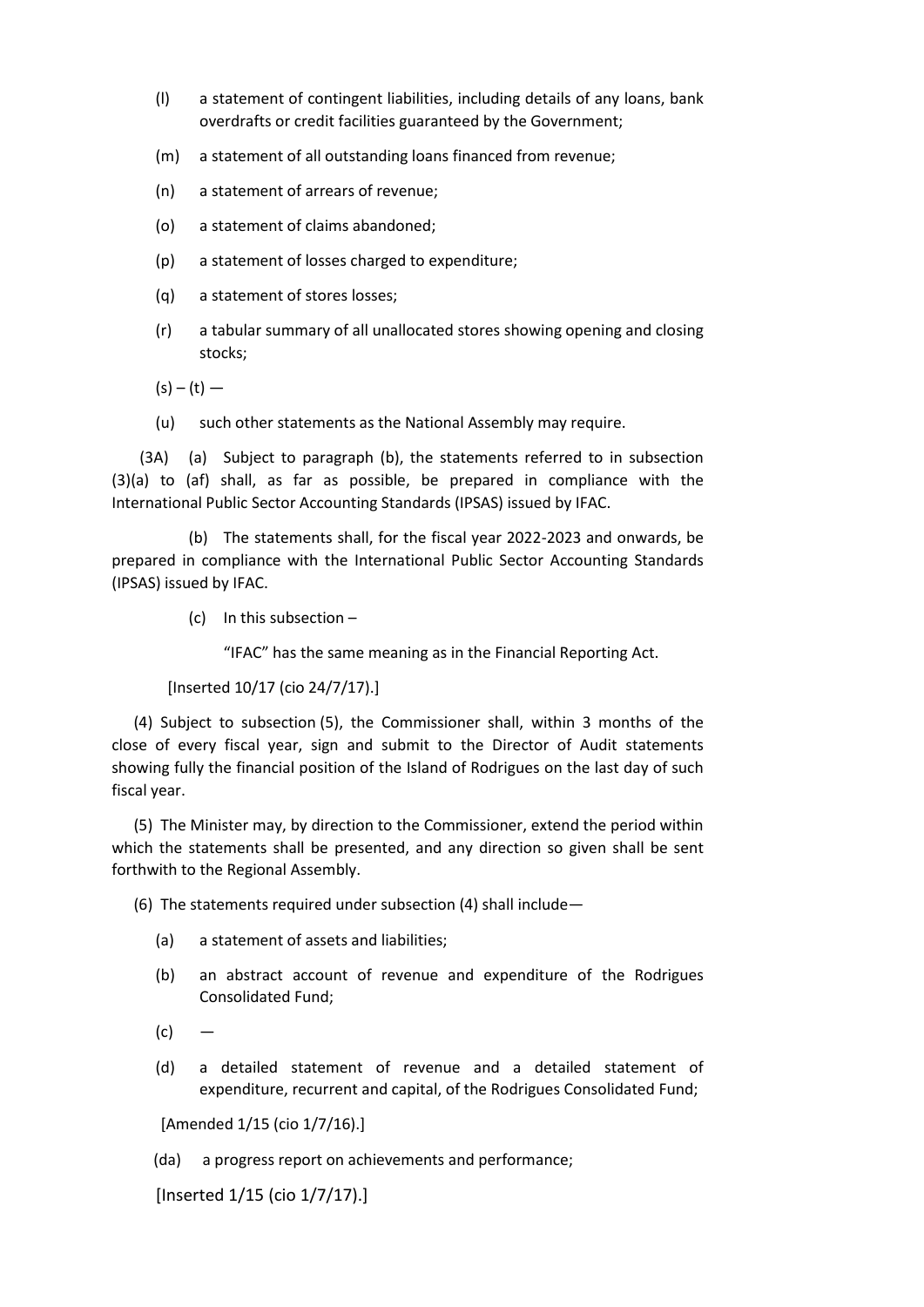- $(e)$  —
- (f) a statement of investments;
- (g) a detailed statement of advances;
- (h) a detailed statement of deposits;
- (i) a statement of arrears of revenue;
- (j) a statement of claims abandoned;
- (k) a statement of losses charged to expenditure;
- (l) a statement of store losses;
- (m) a tabular summary of all unallocated stores showing opening and closing stocks;
- (n) a statement of foreign aid received;
- (o) such other statements as the Regional Assembly may require.

[S. 19 amended by s. 5 (b) of Act 15 of 1997 w.e.f. 1 July 1997; s. 8 (c) of Act 23 of 2001 w.e.f. 1 July 2001; s. 75 (c) of Act 39 of 2001 w.e.f. 30 September 2002; s. 13 (e) of Act 17 of 2007 w.e.f. 1 July 2007; s. 14 of Act 4 of 2008 w.e.f. 1 July 2008; s. 5 (c) of Act 1 of 2009 w.e.f. 1 January 2010; s. 10 of Act 1 of 2015 w.e.f. 1 January 2015, 1 January 2016, 1 July 2017; s. 17 of Act 10 of 2017 w.e.f. 24 July 2017.]

## **20. Annual certificates and reports**

(1) Subject to subsection (2), the Director of Audit shall, within 8 months of the close of every fiscal year, send to the Minister copies of the statements submitted in accordance with section 19, together with a certificate of audit and a report upon his examination and audit of all accounts relating to public money, stamps, securities, stores and other property—

- (a) of Government;
- (b) of the Regional Assembly relating to the Island of Rodrigues,

and the Minister shall as soon as possible thereafter lay those documents before the National Assembly.

(2) The Minister may, by direction to the Director of Audit, extend the period within which the reports shall be transmitted and any direction so given shall be sent forthwith to—

- (a) the Speaker of the National Assembly to be by him presented to the National Assembly;
- (b) the Chairperson of the Regional Assembly to be by him presented to the Regional Assembly.

[S. 20 amended by s. 75 (d) of Act 39 of 2001 w.e.f. 30 September 2002; s. 15 of Act 4 of 2008 w.e.f. 1 July 2008.]

## **PART IV – MISCELLANEOUS**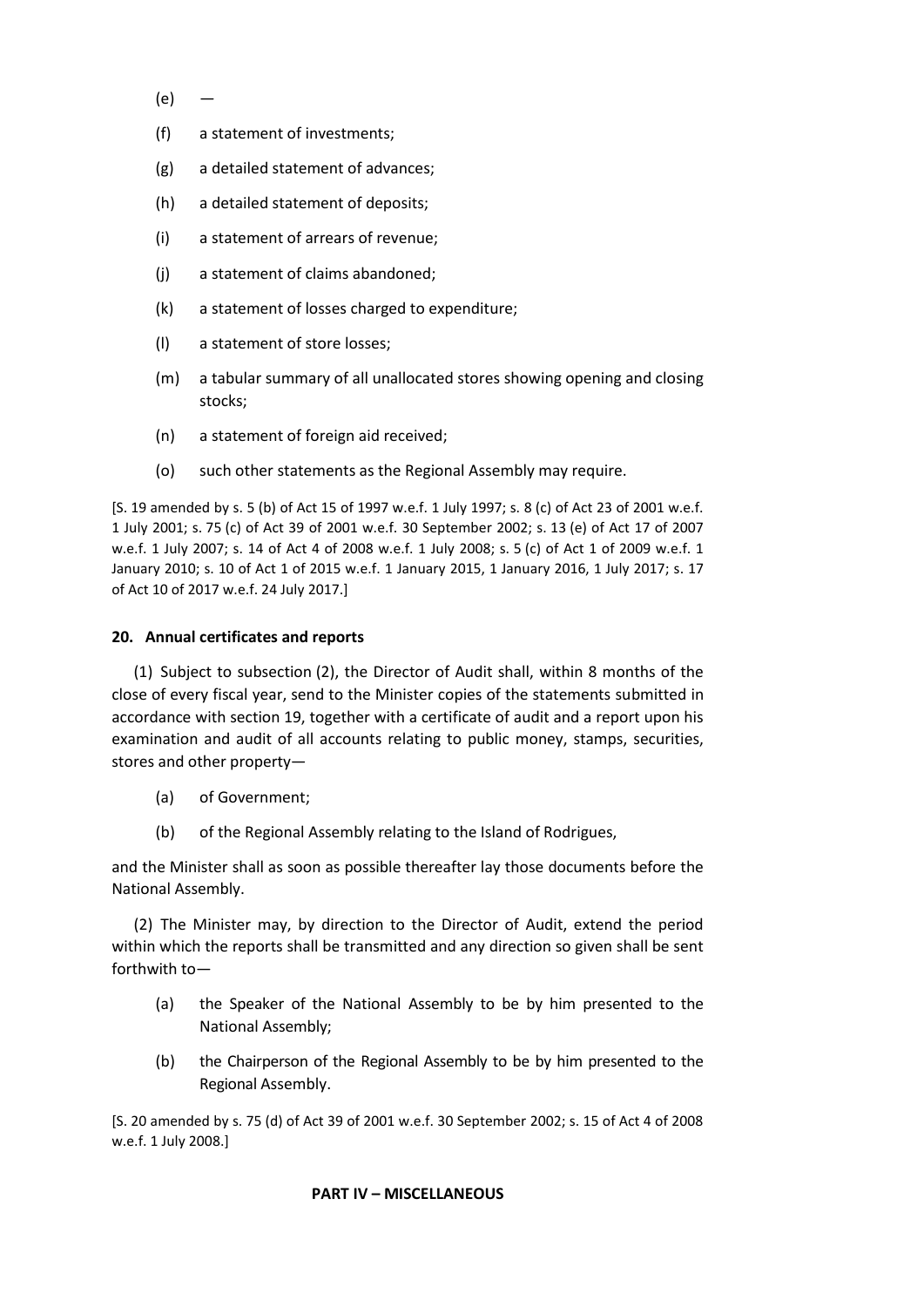## **20A. Financial activities**

(1) The Government in respect of the Island of Mauritius, or the Regional Assembly in respect of Rodrigues, may, and shall be deemed always to have been empowered to, undertake such financial or other similar activities as it may determine.

(2) Any money required for the purpose of an activity under subsection (1) shall be paid out of the Consolidated Fund or the Rodrigues Consolidated Fund, as the case may be.

[S. 20A amended by s. 75 (e) of Act 39 of 2001 w.e.f. 30 September 2002; s. 16 of Act 4 of 2008 w.e.f. 1 July 2008.]

### **21. Designation of officers**

(1) Subject to subsection (2), the Minister shall designate in writing the public officers—

- (a) who shall be accounting officers and who shall be charged with the duty of controlling expenditure on any service in respect of which public funds have been appropriated; and
- (b) who shall be receivers of revenue and shall be charged with the duty of collecting revenue and paying that revenue into public funds.

(2) An officer designated as receiver of revenue may appoint another officer to act on his behalf and any officer so appointed shall be deemed to have been designated under subsection (1).

(3) The Minister may, in writing, revoke any designation made under this section.

#### **22. Financial instructions**

(1) The Minister may issue financial instructions for the better carrying out of the provisions of this Act and, without prejudice to the generality of this provision, financial instructions may provide for—

- (a) the collection, receipt, custody, issue, expenditure, due accounting for, care and management of any public money and the guidance of all persons concerned therewith;
- (b) the record, examination, inspection and departmental check of all receipts and expenditure and the keeping of all necessary books and accounts;
- (ba) the preparation of a report referred to in section 4B;

[Inserted 1/15 (cio 1/1/15).]

- (c) the forms for all documents required to be kept by this Act or by financial instructions;
- (d) the purchase, safe custody, issue, sale, disposal or writing off of public stores and other property of the Government, and the proper accounting for, and stocktaking of, those stores and property;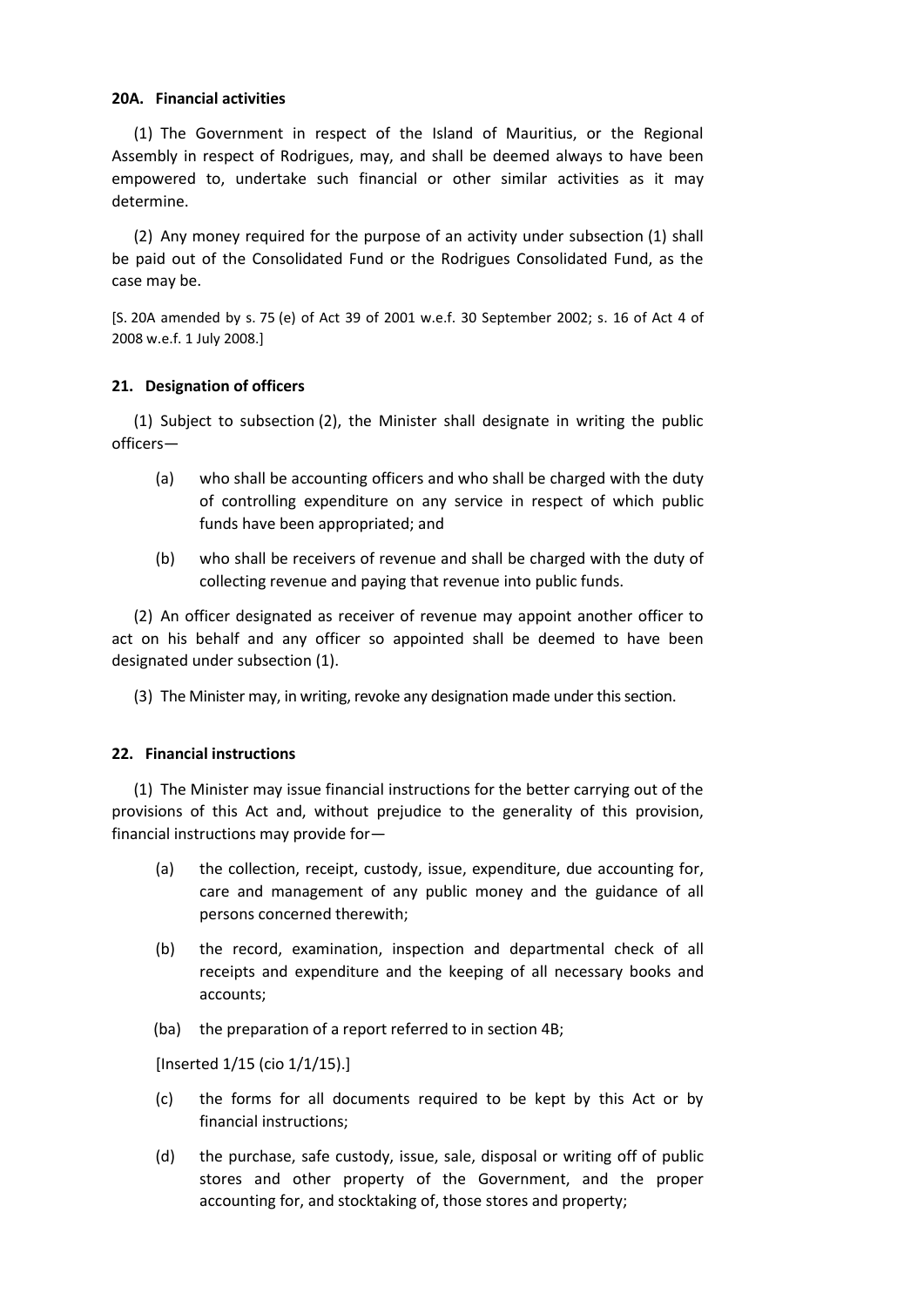(e) the preparation of estimates;

[Amended 1/15 (cio 1/1/15).]

(ea) the making of virement of funds from one item of expenditure to another item of expenditure subject to such limitations and conditions as may be specified;

[Inserted 1/15 (cio 1/1/15).]

(eb) the limitations and conditions for carry-over of capital expenditure;

[Inserted 1/15 (cio 1/1/15).]

- (f) the authorisation of rates of payment of public funds for specific purposes where the rates of payment are not provided by law; and
- (g) the making of advances to public officers and other persons and the rates and limits of those advances and the rates of interest thereon.

(Subsec. (1) came into operation on 1 July 2009.)

(2) Financial instructions shall be published in such manner as the Minister shall direct and shall include instructions in the form of the Financial Management Manual (FMM).

[Amended 1/15 (cio 1/1/15).]

(3) Every public officer shall, in the performance of his duties, comply with the financial instructions issued under this section.

[S. 22 amended by s. 17 of Act 4 of 2008 w.e.f. 1 July 2008; ; s. 11 of Act 1 of 2015 w.e.f. 1 January 2015.]

## **22A. Capital Project Process Manual**

[Amended 1/15 (cio 1/1/15).]

(1) The Minister shall issue instructions, including instructions in the form of a Capital Project Process Manual (CPPM) for better—

[Amended 10/17 (cio 24/7/17).]

(a) organising the capital projects process;

[Amended 1/15 (cio 1/1/15).]

- (b) developing a single window system for approval of projects;
- (c) establishing best practices in budget expenditure in respect of capital projects;

[Amended 1/15 (cio 1/1/15).]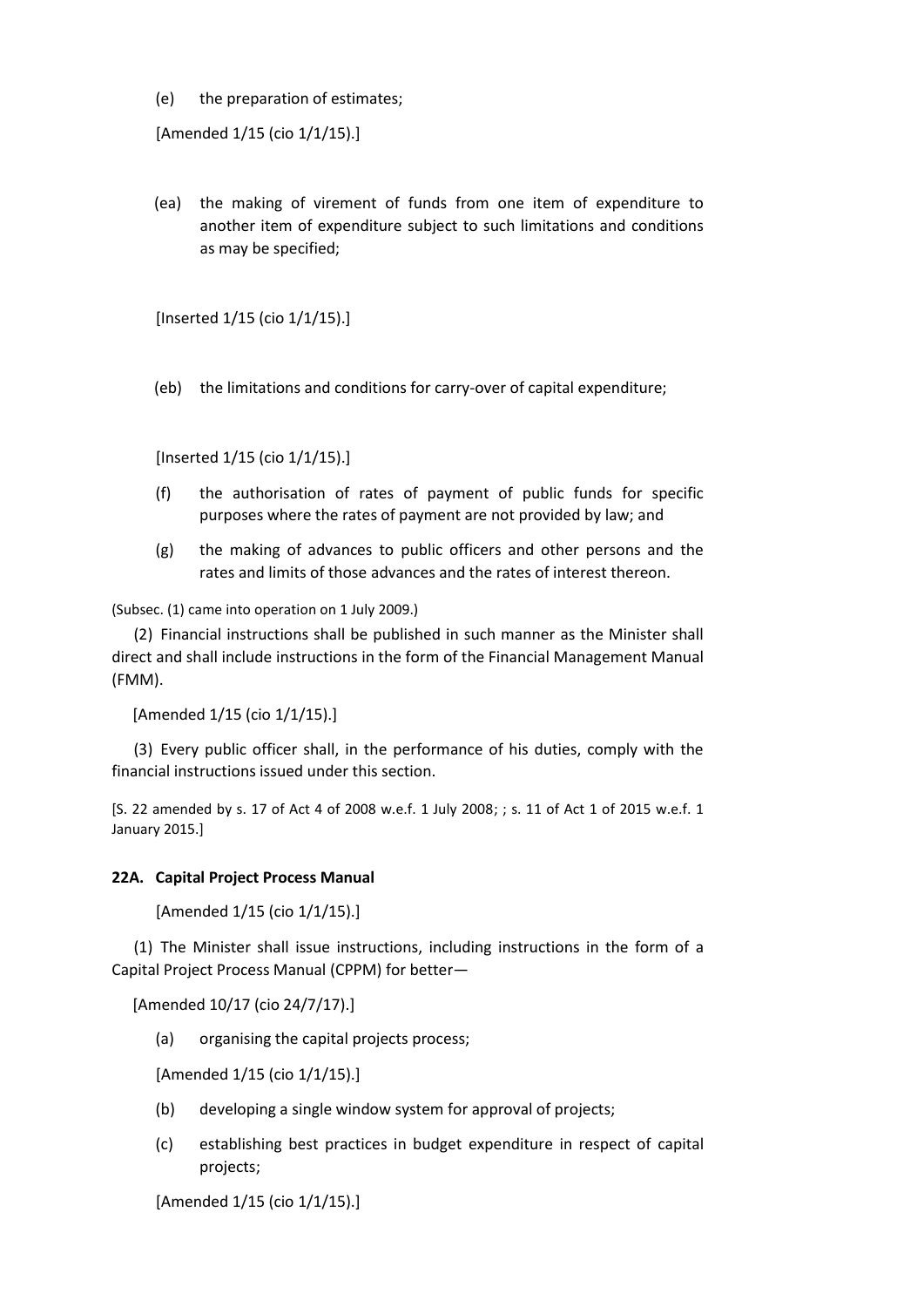- (d) developing a well-defined long-term pipeline of projects;
- (e) ensuring active participation of the implementing Ministry or department in the process leading to a timely completion of projects within the approved budget.

(2) Every public officer shall, in the performance of his duties, comply with the instructions referred to in subsection (1).

[S. 22A inserted by s. 18 of Act 4 of 2008 w.e.f. 1 October 2008; amended b y s. 12 of Act 1 of 2015 w.e.f. 1 January 2015; s. 17 of Act 10 of 2017 w.e.f. 24 July 2017.]

## **22B. Non-compliance with instructions**

Where a public officer does not comply with—

- (a) the General Orders;
- (b) financial instructions issued under section 22; or
- (c) instructions issued under section 22A,

the responsible officer may refer the matter to the appropriate Service Commission for disciplinary action.

[S. 22B inserted by s. 18 of Act 4 of 2008 w.e.f. 1 July 2008.]

### **23. Delegation of powers**

(1) The Minister may delegate to the Financial Secretary any of the powers exercisable by him under this Act, other than those specified in sections 6 (4), 9 (2), 9 (3) and 24.

```
[Amended 10/17 (cio 24/7/17).]
```
(2) Notwithstanding subsection (1), the Minister may delegate to a senior officer the power to issue an advance for the purchase of a car by a public officer where this is provided for in the financial instructions or General Orders referred to in section  $6(1)(c)$ .

[Added 10/17 (cio 24/7/17).]

[s. 23 amended by s. 17 of Act 10 of 2017 w.e.f. 24 July 2017.]

## **23A. Transitional provisions**

(1) The assets and liabilities of the Consolidated Sinking Fund as at 30 June 2007 shall, on 1 July 2007, be transferred to the Consolidated Fund.

(2) The balance of the Capital Fund as at 30 June 2008 shall, on 1 July 2008, be transferred to the Consolidated Fund.

(3) Notwithstanding the repeal of section 5, the total amount of advances made from the Contingencies Fund shall be cleared upon the passing of the Supplementary Appropriation Bill in respect of the financial year ending 30 June 2008.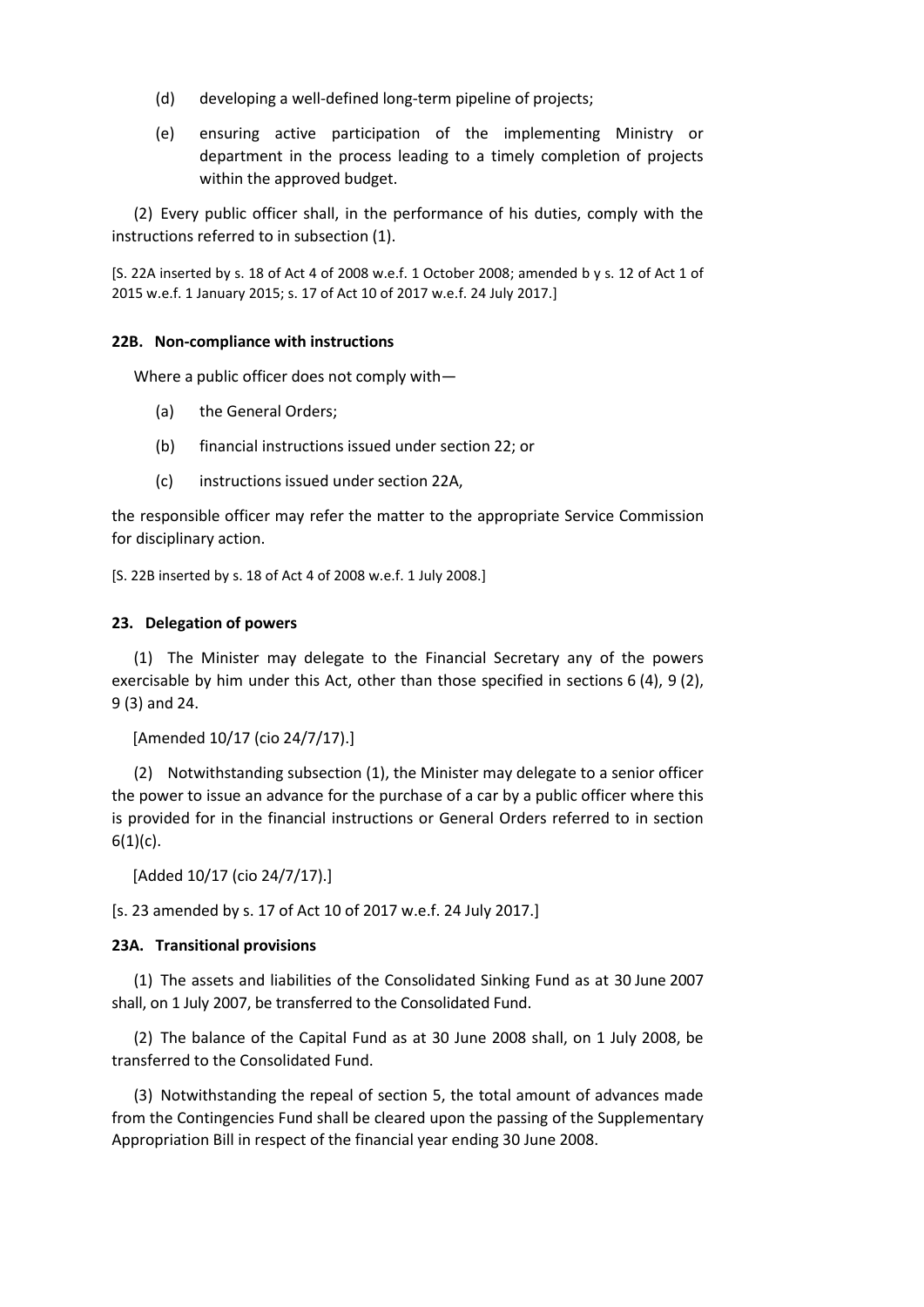(4) (a) Sections 19 and 20 and the other relevant provisions of this Act shall apply to the estimates of revenue and estimates of expenditure in respect of the period of 6 months ending 31 December 2009.

(b) Sections 19 and 20 and the other relevant provisions of this Act and Part IV of the Rodrigues Regional Assembly Act shall apply to the draft estimates of recurrent revenue and recurrent expenditure and capital revenue and capital expenditure referred to in section 44 (6) and (7) of the Rodrigues Regional Assembly Act.

[S. 23A inserted by s. 13 (f) of Act 17 of 2007 w.e.f. 1 July 2007; s. 19 of Act 4 of 2008 w.e.f. 1 July 2008; amended by s. 14 of Act 14 of 2009 w.e.f. 30 July 2009.]

## **24. Regulations**

(1) The Minister may make such regulations as he thinks fit for the purposes of this Act.

(2) Such regulations may provide for—

- (a) the administration or the better administration, as the case may be, of a Special Fund; and
- $(b)$
- (c) the amendment of the Schedules.

[Amended 1/15 (cio 1/1/15).]

[S. 24 amended by s. 20 of Act 4 of 2008 w.e.f. 1 July 2008; ; s. 13 of Act 1 of 2015 w.e.f. 1 January 2015.]

## **25. Transitional provisions**

- (1) Notwithstanding
	- (a) the provisions of this Act in force immediately preceding 1 January 2015; and
	- (b) the appropriation by programmes by  $-$ 
		- (i) the Appropriation (2013) Act 2012 and the Supplementary Appropriation (2013) Act 2013;
		- (ii) the Appropriation (2014) Act 2013,

there shall be, in respect of each of the fiscal years 2013 and 2014, as applicable, a Supplementary Appropriation Bill for the appropriation, by each Ministry including its departments, divisions and units and by the Judiciary, a Commission or a public or other office established or created under the Constitution or an Authority, Commission or office established or created under any enactment, of sums required or spent, in excess of the amounts appropriated under the enactments referred to in paragraph (b).

(2) The Minister shall present estimates of revenue and expenditure, both recurrent and capital, in respect of the services of the Government for the period of 6 months ending 30 June 2015.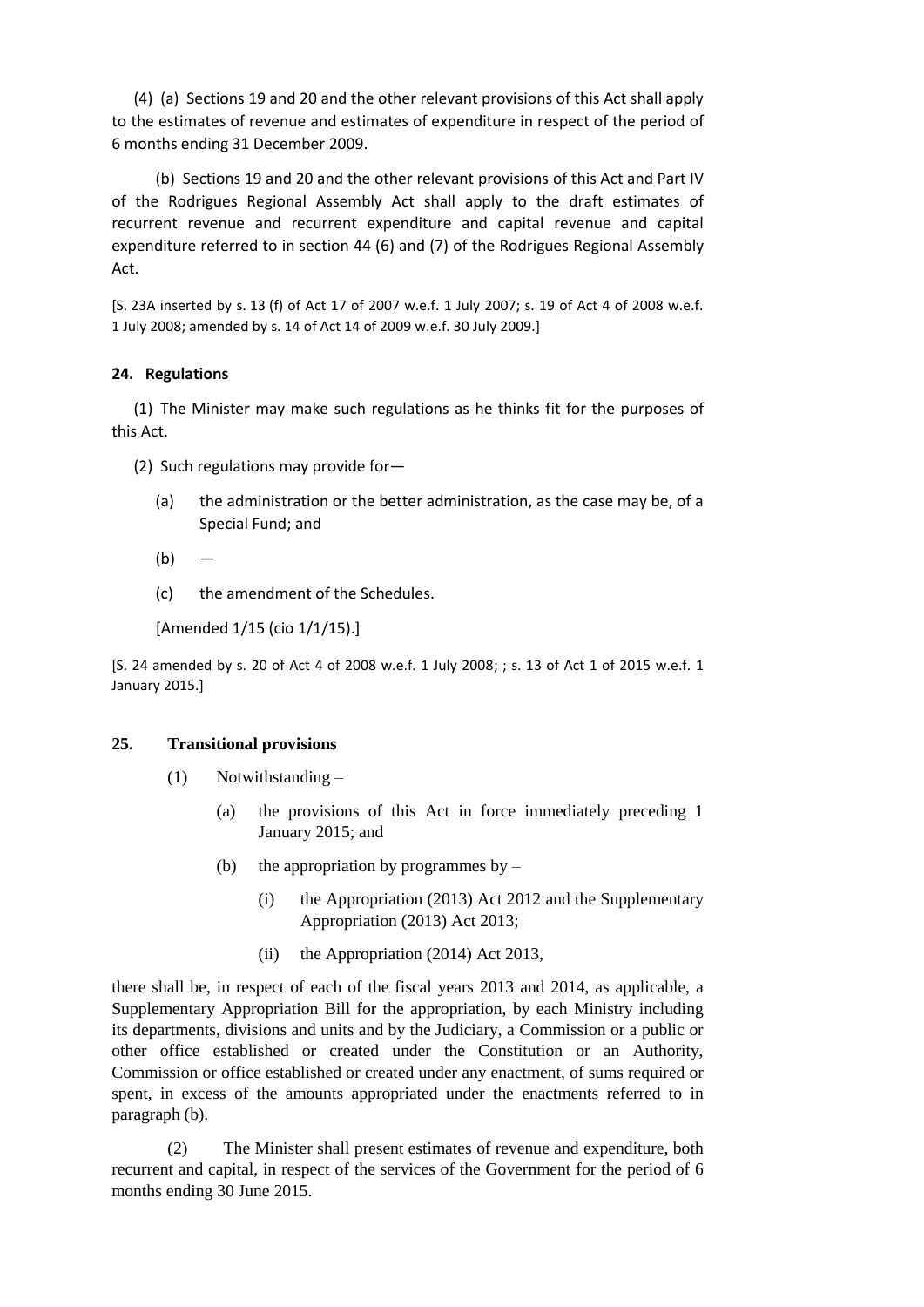[S. 25 added by s. 14 of Act 1 of 2015 w.e.f. 1 January 2015.]

[First Schedule inserted by s. 16 of Act 1 of 2015 w.e.f. 1 January 2015; repealed by s. 19 of Act 18 of 2016 w.e.f. 7 September 2016.]

#### **SCHEDULE**

 $\overline{\phantom{a}}$  , where  $\overline{\phantom{a}}$ 

[Amended 1/15 (cio 5/3/15); 18/16 (cio 7/9/16); GN 219/16 (cio 1/10/16).]

[Section 2]

#### **SPECIAL FUNDS**

Co-operative Development Fund

COVID-19 Solidarity Fund

[Inserted GN 70/2020 (cio 24/3/2020).]

[Added by S.25 of Act 15/2021 (cio 5/8/2021)

COVID-19 Projects Development Fund

[Inserted GN 85/2020 (cio 28/4/2020).]

Curatelle Fund

Employees Welfare Fund

[Amended GN 39/14 (cio 1/1/14).]

Lotto Fund

[Inserted GN 219/16 (cio 1/10/17).]

Manufacturing Adjustment and SME Development Fund

Morris Legacy Fund

National Arts Fund

[Inserted 187/17 (cio 14/9/17)]

National COVID-19 Vaccination Programme Fund

[Inserted GN 318/2020 (cio 31/12/2020)

National Energy Fund

National Environment and Climate Change Fund

[Added by S.25 of Act 15/2021 (cio 5/8/2021)

National Infrastructure Development Fund